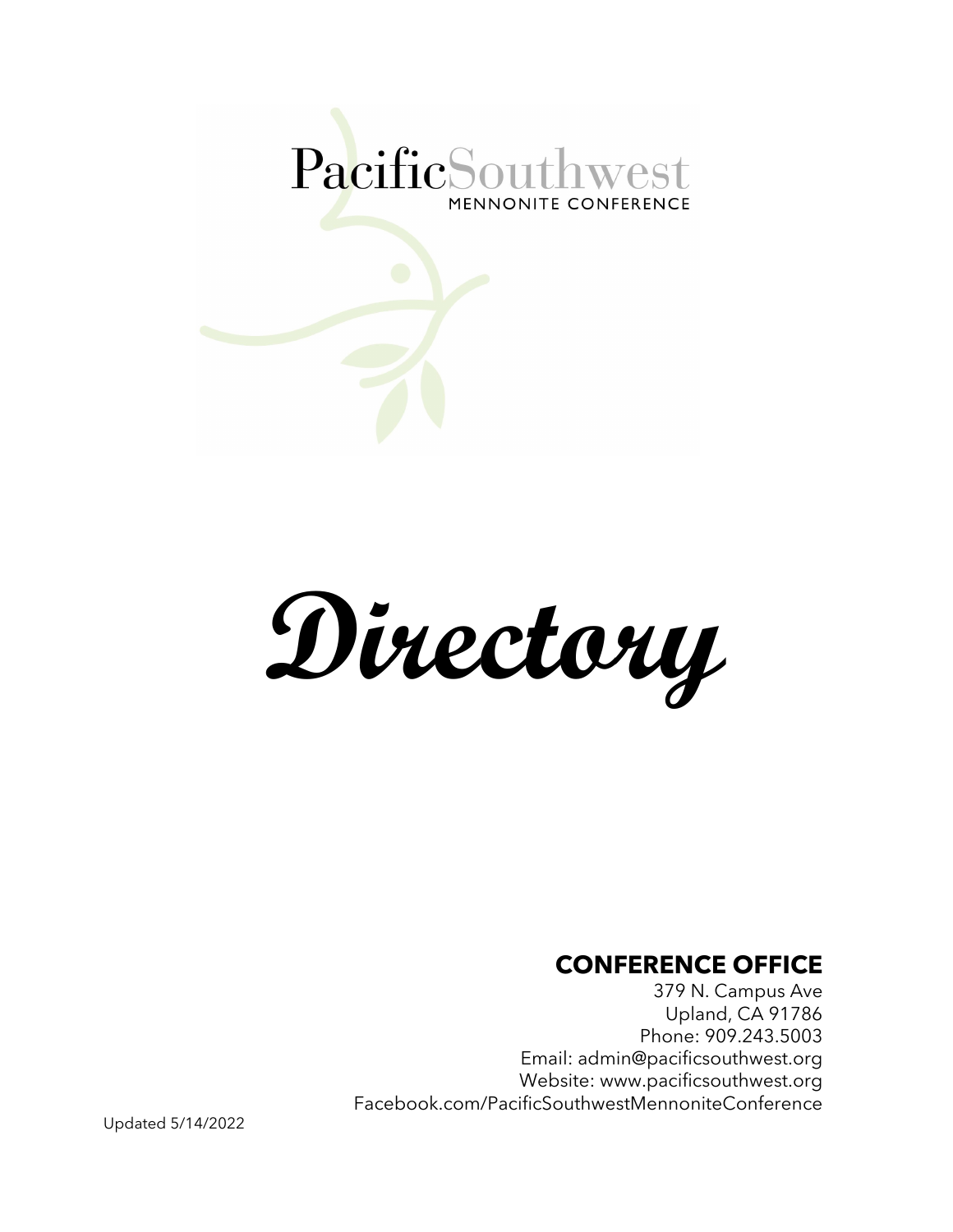# **PSMC STAFF**



**STANLEY GREEN** *Executive Conference Minister*

stanley@pacificsouthwest.org 574.361.1543



**ANTHONIA ONYE** *Regional Minister—Southern California* anthonia@pacificsouthwest.org 310-908-5207

#### **AGNES CHIGOJI**

*Interim Administrator* admin@pacificsouthwest.org 909.243.5003

#### **MARY SANFORD**

*Bookkeeper*  marysanford@pacificsouthwest.org 623.920.8416—phone 623.321.1208—fax P.O. Box 39038 Phoenix, AZ 85069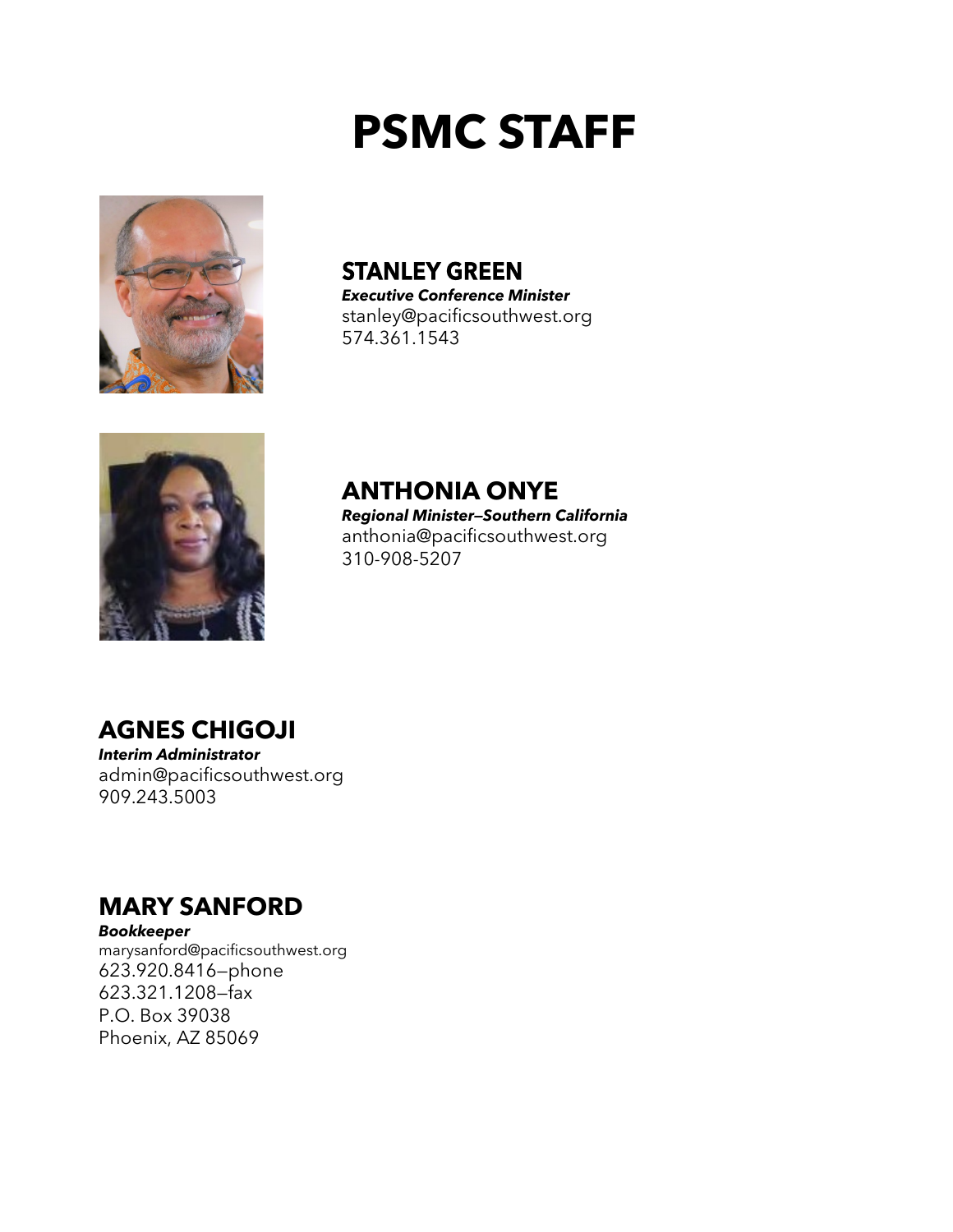## **PSMC BOARD**

## **Executive Committee**

| <b>Name</b> | <b>Tina Schlabach</b>          |  |                         |  |
|-------------|--------------------------------|--|-------------------------|--|
| E-mail      | moderator@pacificsouthwest.org |  | <b>Role</b>   Moderator |  |

| <b>Name</b> | <b>Denver Locke</b>                                           |  |  |
|-------------|---------------------------------------------------------------|--|--|
| E-mail      | moderator-elect@pacificsouthwest.org   Role   Moderator Elect |  |  |

| <b>Name</b> | <b>Barbara Boldt</b>           |  |                  |
|-------------|--------------------------------|--|------------------|
| E-mail      | treasurer@pacificsouthwest.org |  | Role   Treasurer |

| Name   | <b>Augustine Christanto</b>    |  |                  |
|--------|--------------------------------|--|------------------|
| E-mail | secretary@pacificsouthwest.org |  | Role   Secretary |

### **PSMC Board Representatives**

| <b>Name</b> | <b>Roy Teramoto</b>                     |      |                                                   |  |  |  |
|-------------|-----------------------------------------|------|---------------------------------------------------|--|--|--|
| E-mail      | rteramoto@cox.net                       | Role | Arizona Rep                                       |  |  |  |
|             |                                         |      |                                                   |  |  |  |
| <b>Name</b> | <b>Barbara Ewy</b>                      |      |                                                   |  |  |  |
| E-mail      | abewy@cvip.net;<br>beabanana1@gmail.com | Role | Northern CA Rep<br>& Rep to PLC                   |  |  |  |
|             |                                         |      |                                                   |  |  |  |
| <b>Name</b> | <b>Leonard Mireles</b>                  |      |                                                   |  |  |  |
| E-mail      | iiunderoathii@gmail.com                 | Role | Northern CA Rep                                   |  |  |  |
|             |                                         |      |                                                   |  |  |  |
| <b>Name</b> | <b>Raymond Arnold</b>                   |      |                                                   |  |  |  |
| E-mail      | cassidi_cal@yahoo.com                   | Role | Southern CA Rep                                   |  |  |  |
|             |                                         |      |                                                   |  |  |  |
| <b>Name</b> | <b>Mark McReynolds</b>                  |      |                                                   |  |  |  |
| E-mail      | mark.stephen.mcreynolds@gmail.com       | Role | Southern CA Rep<br>& Rep to PSMRM                 |  |  |  |
|             |                                         |      |                                                   |  |  |  |
| <b>Name</b> | <b>Helen Mfwilwakanda</b>               |      |                                                   |  |  |  |
| E-mail      | mfwilnzuzi2013@gmail.com                | Role | Southern CA Rep<br>& Rep to FCT<br>Advisory Board |  |  |  |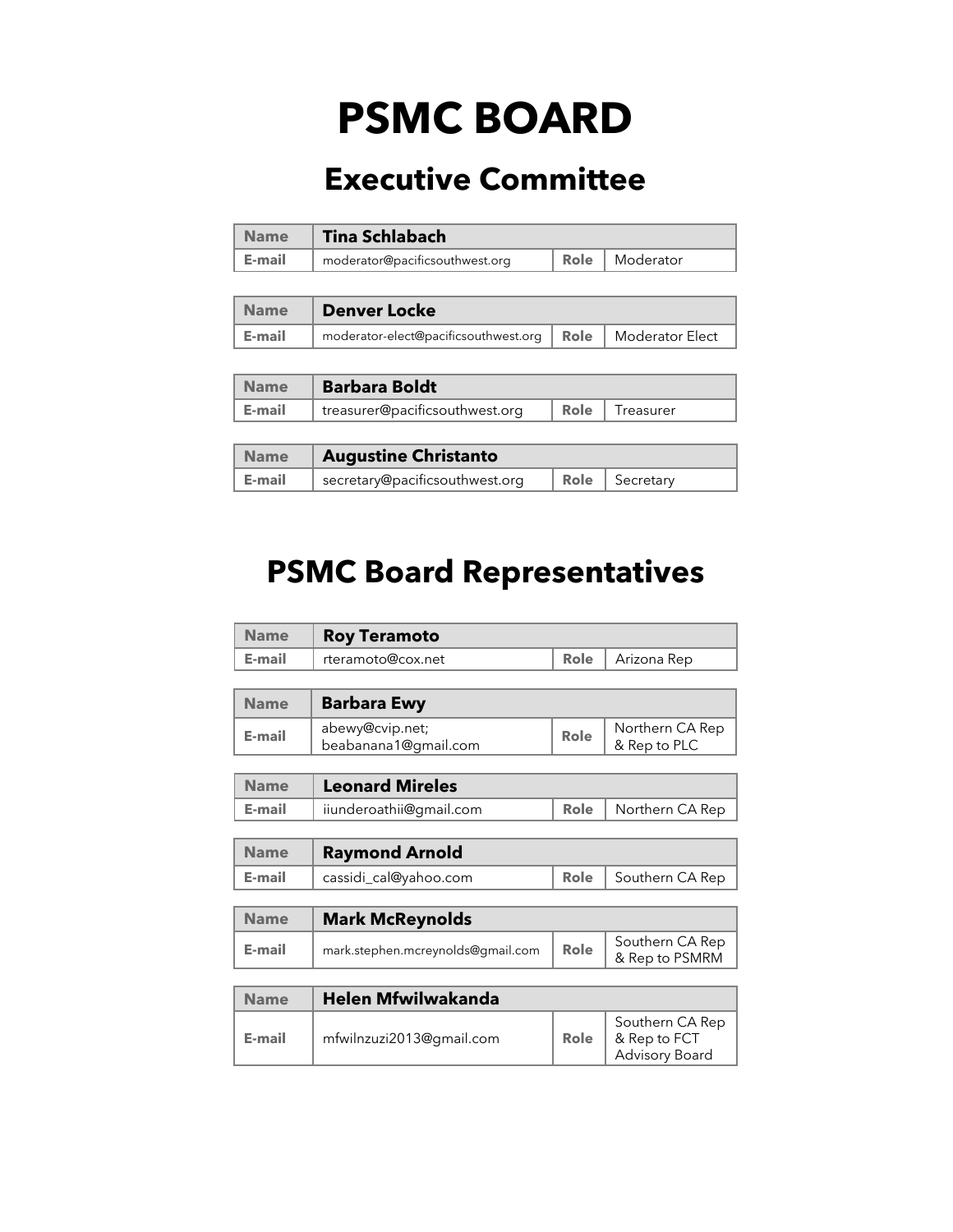## **PSMC CHURCHES**

| <b>Church</b>                                              | <b>All Souls Christian Center</b>                 |
|------------------------------------------------------------|---------------------------------------------------|
| <b>Address</b>                                             | 5125 Crenshaw Blvd, Los Angeles, California 90043 |
| <b>Phone</b>                                               | 323.291.2235                                      |
| E-mail                                                     | allsoulschrist@gmail.com                          |
| <b>Pastor</b>                                              | Charles Opong                                     |
| <b>Website</b><br>https://www.facebook.com/allsoulschrist/ |                                                   |

| <b>Church</b>                                                    | <b>Bethel Community Church</b> |  |  |
|------------------------------------------------------------------|--------------------------------|--|--|
| <b>Address</b><br>9845 Orr & Day Road, Santa Fe Springs CA 90670 |                                |  |  |
| <b>Phone</b>                                                     | 562.631.9435                   |  |  |
| <b>Email</b>                                                     | a.sosasosa6@gmail.com          |  |  |
| <b>Contact</b>                                                   | Anna Sosa-coordinator          |  |  |

| <b>Church</b>                                               | <b>Church of the Sojourners</b> |  |
|-------------------------------------------------------------|---------------------------------|--|
| <b>Address</b><br>1129 Florida St., San Francisco, CA 94110 |                                 |  |
| <b>Phone</b>                                                | 415.226.9838                    |  |
| <b>Email</b>                                                | churchofthesojourners@gmail.com |  |
| <b>Pastor</b>                                               | Tim Otto                        |  |

| Church                         | <b>Family Mennonite Church</b>                                          |  |  |
|--------------------------------|-------------------------------------------------------------------------|--|--|
| <b>Address</b>                 | P.O. Box 90062, Los Angeles CA 90044                                    |  |  |
| <b>Phone</b>                   | 323-799-5570                                                            |  |  |
| <b>Meeting</b><br><b>Place</b> | 6520 S. Normandie Avenue, Los Angeles CA 90044                          |  |  |
| E-mail                         | wrinkshop1@aol.com, church secretary: gerald-<br>inemiddleton@yahoo.com |  |  |
| <b>Pastor</b>                  | Denver Locke, Raymond (Andrew) Arnold, Claude<br><b>Flowers</b>         |  |  |

| Church                                                    | <b>First Mennonite Church - Paso Robles</b> |  |              |  |
|-----------------------------------------------------------|---------------------------------------------|--|--------------|--|
| <b>Address</b><br>2343 Park Street, Paso Robles, CA 93446 |                                             |  |              |  |
| <b>Phone</b>                                              | 805.238.2445<br>Fax                         |  | 805.238.2445 |  |
| E-mail                                                    | plromerofive@gmail.com                      |  |              |  |
| <b>Pastor</b>                                             | Pastor Romero                               |  |              |  |
| <b>Website</b><br>www.fmcpaso.org                         |                                             |  |              |  |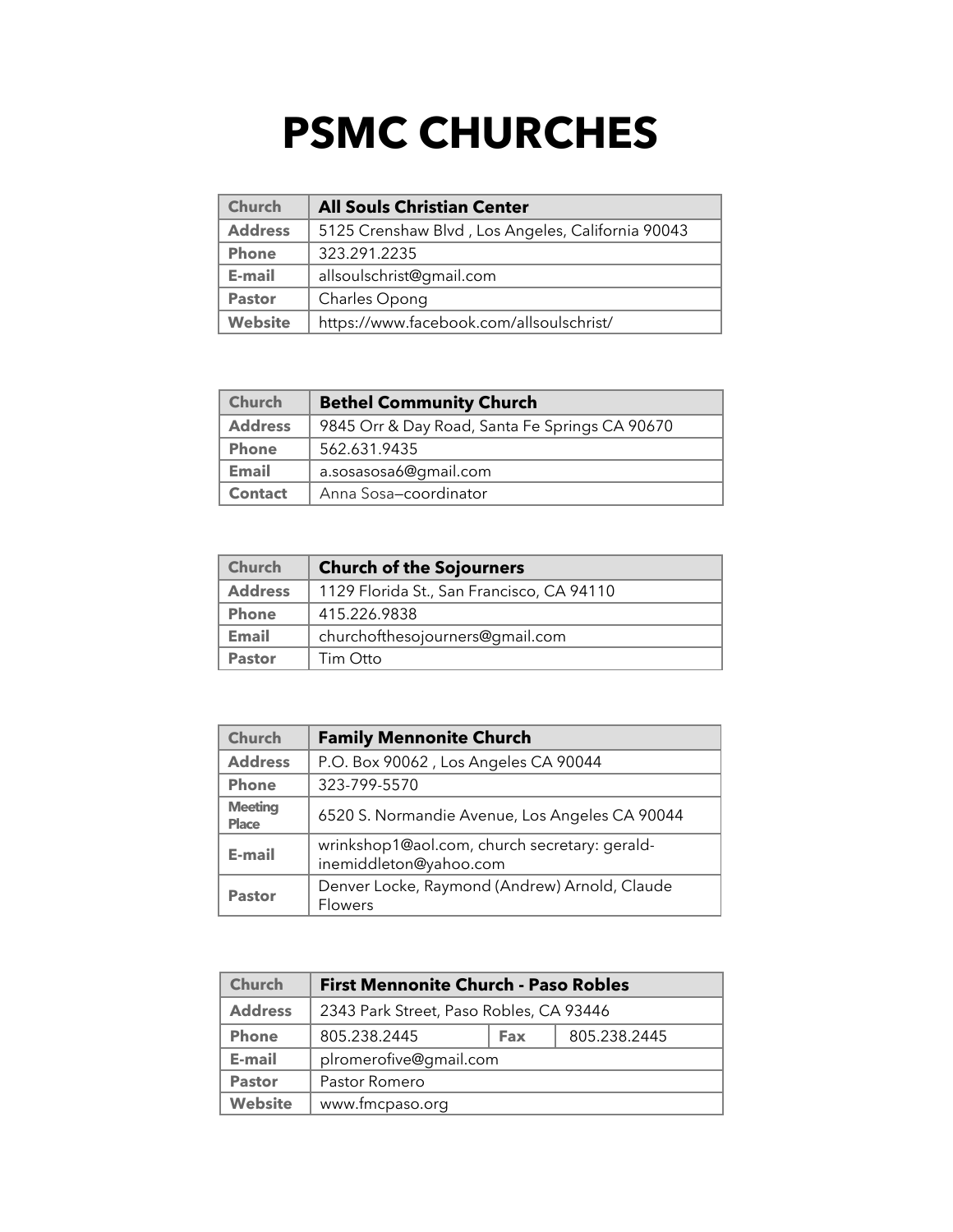| Church         | <b>First Mennonite Church - Phoenix</b>      |  |  |  |
|----------------|----------------------------------------------|--|--|--|
| <b>Address</b> | 1612 West Northern Avenue, Phoenix, AZ 85021 |  |  |  |
| <b>Phone</b>   | 602.944.0875<br>602.944.1732<br><b>Fax</b>   |  |  |  |
| E-mail         | menn1ofphx@aol.com                           |  |  |  |
| <b>Pastor</b>  | Al Whaley                                    |  |  |  |
| <b>Website</b> | http://www.1mennonitephx.com                 |  |  |  |

| <b>Church</b>                  | First Mennonite Church/Primera Iglesia Menonita<br>- Reedley    |  |  |
|--------------------------------|-----------------------------------------------------------------|--|--|
| <b>Address</b>                 | P.O. Box 111, Reedley CA 93654                                  |  |  |
| <b>Phone</b>                   | 559.638.2917<br>559.637.8826<br><b>Fax</b>                      |  |  |
| <b>Meeting</b><br><b>Place</b> | 1208 L Street, Reedley CA 93654                                 |  |  |
| E-mail                         | fmcreedley1@gmail.com; jvmontesc@gmail.com (PIM)                |  |  |
| <b>Pastors</b>                 | Jon Mark (FMC), Caley Ortman (youth), Barbara Ewy<br>(children) |  |  |
| <b>Website</b>                 | www.fmcreedley.org                                              |  |  |

| <b>Church</b>  | <b>First Mennonite Church of San Francisco</b>                                                 |  |
|----------------|------------------------------------------------------------------------------------------------|--|
| <b>Address</b> | 290 Dolores Street, San Francisco CA 94103                                                     |  |
| <b>Phone</b>   | 415.857.5275                                                                                   |  |
| E-mail         | fmcsf@aol.com, joanna@menno.org,<br>admin@menno.org (Admin Coordinator, Jessica Bigler<br>Uhl) |  |
| <b>Pastor</b>  | Sheri Hostetler, Joanna Lawrence Shenk, Pat Plude                                              |  |

| <b>Church</b>  | Jemaat Kristen Indonesia Imanuel              |  |
|----------------|-----------------------------------------------|--|
| <b>Address</b> | 11821 Old River School Road, Downey, CA 90241 |  |
| <b>Phone</b>   | 626.333.2033                                  |  |
| E-mail         | sjachin@gmail.com                             |  |
| <b>Pastor</b>  | Steve Jachin                                  |  |

| <b>Church</b>  | <b>Koinonia Mennonite Church</b>            |
|----------------|---------------------------------------------|
| <b>Address</b> | 2505 North Dobson Road, Chandler AZ 85224   |
| <b>Phone</b>   | 480.963.2416                                |
| E-mail         | koinoniapastor@gmail.com                    |
| <b>Pastor</b>  | Kent Beck                                   |
| <b>Website</b> | https://www.facebook.com/KoinoniaMennonite/ |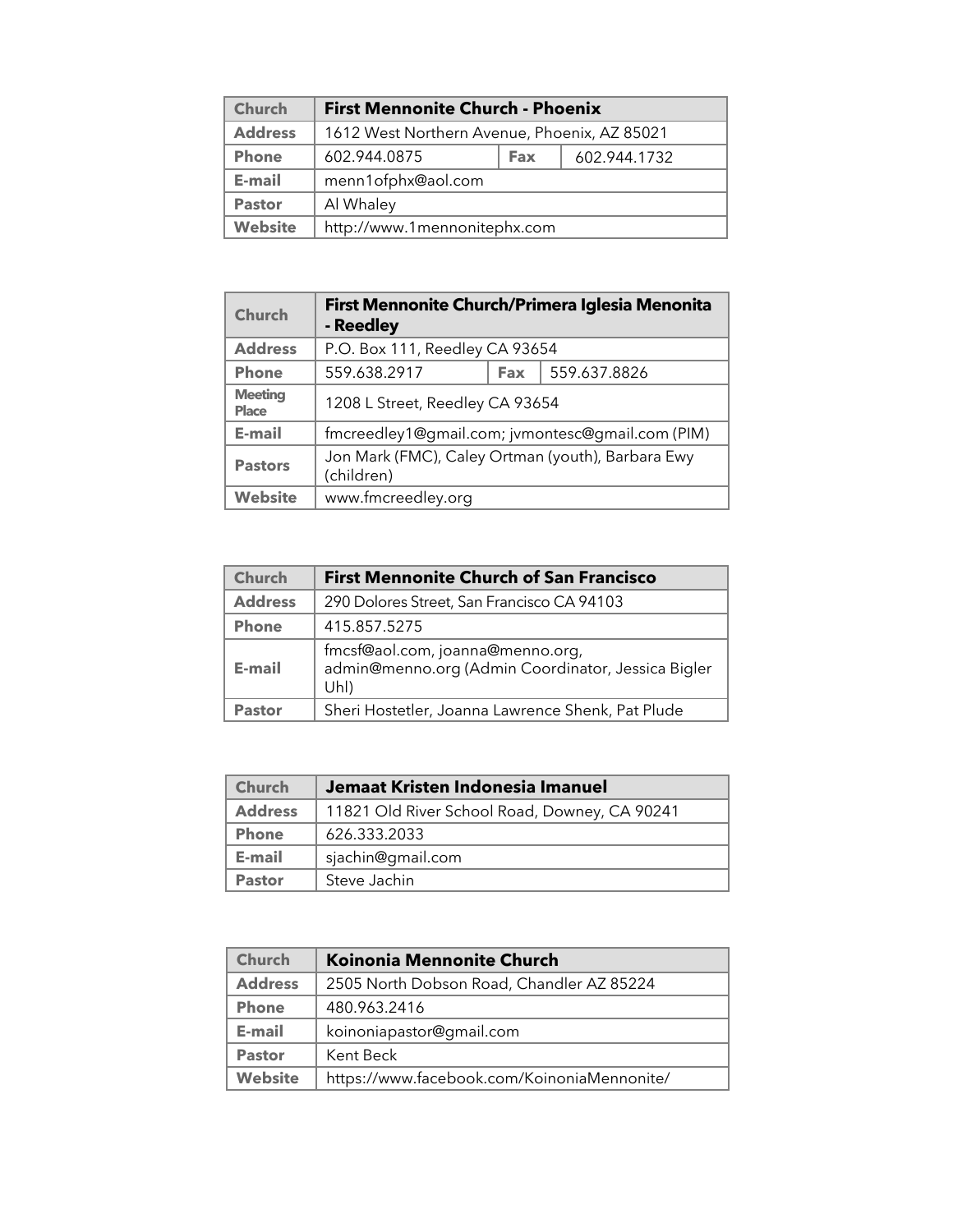| <b>Church</b>  | <b>Life House Community Church</b>       |
|----------------|------------------------------------------|
| <b>Address</b> | 10952 W. Lawrence Lane, Peoria AZ, 85345 |
| <b>Phone</b>   | 623 332 6096                             |
| E-mail         | bucher847@hotmail.com                    |
| <b>Pastor</b>  | Lay leader-Neil Bucher                   |
| <b>Website</b> | http://www.lifehousecommunity.com        |

| <b>Church</b>  | <b>Maranatha Christian Fellowship</b>        |
|----------------|----------------------------------------------|
| <b>Address</b> | 6934 Canby Avenue Unit 101, Reseda, CA 91335 |
| <b>Phone</b>   | 310.200.9988                                 |
| E-mail         | maranathacfn@gmail.com                       |
| <b>Pastor</b>  | Sunoko Lin                                   |
| <b>Website</b> | http://maranathafellowship.org/              |

| <b>Church</b>  | <b>Mennonite Community Church</b>                             |  |
|----------------|---------------------------------------------------------------|--|
| <b>Address</b> | 5015 East Olive Avenue, Fresno, CA 93727                      |  |
| <b>Phone</b>   | 559.251.5703                                                  |  |
| E-mail         | office@mennocom.org; Gordon@mennocom.org                      |  |
| <b>Pastor</b>  | Gordon Smith                                                  |  |
| <b>Website</b> | http://www.mennocom.org/<br>https://www.facebook.com/mennocom |  |

| <b>Church</b>  | <b>Miracle of Faith Mennonite Church</b>                                                |  |
|----------------|-----------------------------------------------------------------------------------------|--|
| <b>Address</b> | 7860 S. Western Avenue, Los Angeles CA 90047                                            |  |
| <b>Phone</b>   | 323.305.1858 / 323.804.9744                                                             |  |
| E-mail         | info@MiracleOfFaithChurch.com<br>MiracleofFaithLA@gmail.com                             |  |
| <b>Pastor</b>  | Egbert Pacascio, Sr; Pablo Mendoza                                                      |  |
| <b>Website</b> | http://www.MiracleOfFaithChurch.com<br>https://www.facebook.com/MiracleofFaithChurch.LA |  |

| <b>Church</b>  | <b>Mountain View Mennonite Church</b>              |
|----------------|----------------------------------------------------|
| <b>Address</b> | 1120 West 13th Street, Upland CA 91786             |
| <b>Phone</b>   | 909.982.6238 / 909.822.4257                        |
| E-mail         | mtview80@gmail.com                                 |
| <b>Pastor</b>  | Merle Kauffman, Lay Leader (Moderator) - Hal Groff |
| <b>Website</b> | http://www.mvmennonitechurch.wordpress.com         |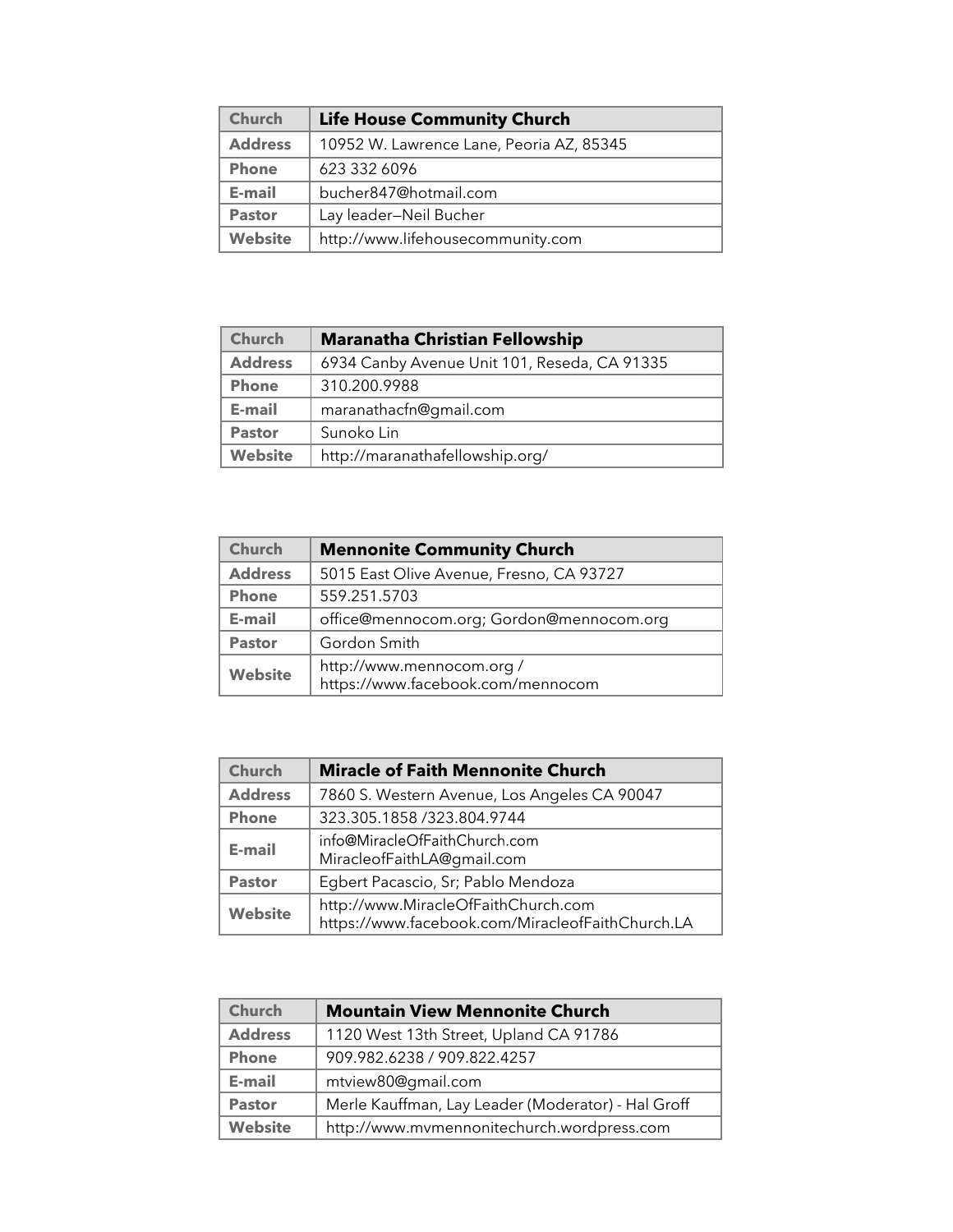| <b>Church</b>  | <b>Pasadena Mennonite Church</b>                              |            |              |
|----------------|---------------------------------------------------------------|------------|--------------|
| <b>Address</b> | 1041 N Altadena Drive, Pasadena, CA 91107                     |            |              |
| <b>Phone</b>   | 626.398.8224                                                  | <b>Fax</b> | 626.398.7626 |
| E-mail         | office@pasadenamennonite.org                                  |            |              |
| <b>Pastor</b>  | Tim and Mariann Reardon; Melissa Spolar (Children &<br>Youth) |            |              |
| <b>Website</b> | http://www.PasadenaMennonite.org                              |            |              |

| Church                    | <b>Peace Mennonite Fellowship</b>                      |
|---------------------------|--------------------------------------------------------|
| <b>Address</b>            | 225 Monterrey Dr., Claremont CA 91711                  |
| <b>Phone</b>              | 909.621.1126                                           |
| E-mail                    | daugsburger@msn.com                                    |
| Leadership<br><b>Team</b> | Leann & David Augsburger; Karen & Mark McReyn-<br>olds |

| <b>Church</b>                  | <b>Royal Dominion International Church</b>                                 |
|--------------------------------|----------------------------------------------------------------------------|
| <b>Address</b>                 | P.O. Box 431434, Los Angeles CA 90043                                      |
| <b>Meeting</b><br><b>Place</b> | 6505 S. Normandie Avenue, Los Angeles, CA 90044                            |
| <b>Phone</b>                   | 323.779.4363                                                               |
| E-mail                         | revfemifatunmbi@gmail.com                                                  |
| <b>Pastor</b>                  | Femi & Shade Fatunmbi, Edgar White, Windel Moody,<br><b>Florence Nwosu</b> |

| <b>Church</b>                  | <b>San Diego Mennonite Church</b>                                                                                           |
|--------------------------------|-----------------------------------------------------------------------------------------------------------------------------|
| <b>Address</b>                 | PO Box 152188, San Diego, CA 92195-2188                                                                                     |
| <b>Meeting</b><br><b>Place</b> | The Springs of Escondido retirement facility-2nd floor<br>Activities Room, 1261 East Washington<br>Ave. Escondido, CA 92027 |
| <b>Phone</b>                   | 619.338.1711                                                                                                                |
| E-mail                         | leichty@sbcglobal.net                                                                                                       |
| <b>Contact</b>                 | <b>Bruce Leichty</b>                                                                                                        |
| <b>Website</b>                 | www.sandiegomennonitechurch.com                                                                                             |

| <b>Church</b>  | <b>Shalom Mennonite Fellowship</b>                                                                                  |  |  |  |
|----------------|---------------------------------------------------------------------------------------------------------------------|--|--|--|
| <b>Address</b> | 6044 East 30th Street, Tucson AZ 85711                                                                              |  |  |  |
| <b>Phone</b>   | 520.495.4602<br>520.748.7082<br>Fax                                                                                 |  |  |  |
| E-mail         | pastor@shalommennonite.org; in-<br>fo@shalommennonite.org; car-<br>ol@shalommennonite.org; tina@shalommennonite.org |  |  |  |
| <b>Pastor</b>  | Carol Rose; Tina Schlabach                                                                                          |  |  |  |
| <b>Website</b> | http://www.shalommennonite.org/                                                                                     |  |  |  |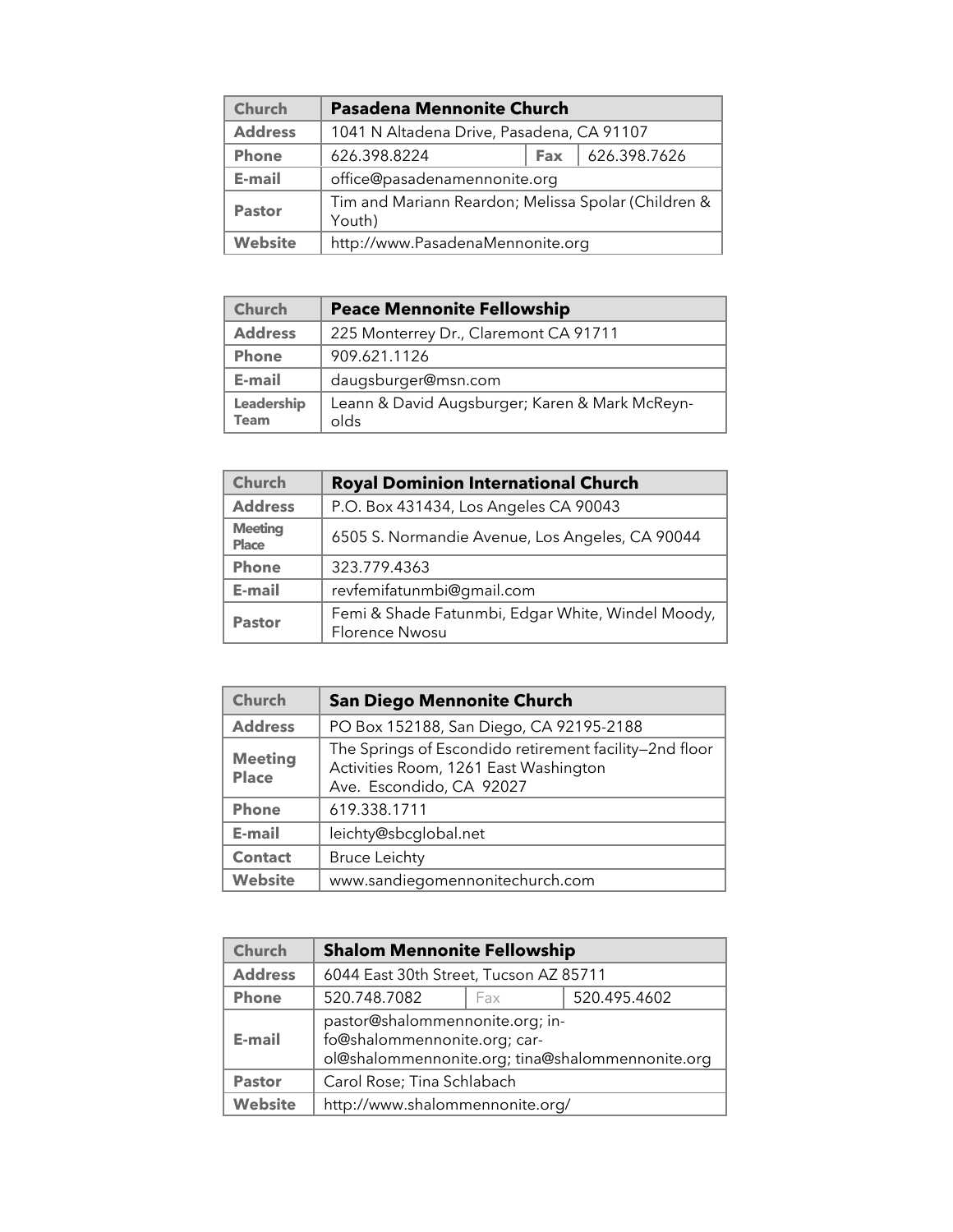| <b>Church</b>  | <b>Sunnyslope Mennonite Church</b>      |
|----------------|-----------------------------------------|
| <b>Address</b> | 9835 North 7th Street, Phoenix AZ 85020 |
| <b>Phone</b>   | 602.997.7171                            |
| E-mail         | sunnyslopemc@gmail.com                  |
| <b>Pastor</b>  | Nathaniel Carlson                       |
| <b>Website</b> | http://www.sunnyslopemc.org             |

| Church         | <b>Trinity Mennonite Church</b>                                                                                                                                                                                                                                               |  |  |  |
|----------------|-------------------------------------------------------------------------------------------------------------------------------------------------------------------------------------------------------------------------------------------------------------------------------|--|--|--|
| <b>Address</b> | 4334 West Vista Avenue, Glendale AZ 85301                                                                                                                                                                                                                                     |  |  |  |
| <b>Phone</b>   | 623.931.9241<br>623.931.4464<br>Fax                                                                                                                                                                                                                                           |  |  |  |
| E-mail         | trinity@trinitymennonite.com                                                                                                                                                                                                                                                  |  |  |  |
| <b>Pastor</b>  | Scott Peterson (Leadership Pastor); Meghan Good<br>(Teaching Pastor); Jeremy Kempf (Director of Music<br>and Worship); Maribeth Troyer (Director of Care Minis-<br>tries); James Schunn (Director of Student Ministries);<br>Katie Matabaro (Director of Children's Ministry) |  |  |  |
| <b>Website</b> | www.trinitymennonite.com                                                                                                                                                                                                                                                      |  |  |  |

| Church                         | <b>Upland Peace Church, formerly First Mennonite</b><br>Church of<br>Upland |
|--------------------------------|-----------------------------------------------------------------------------|
| <b>Address</b>                 | P.O. Box 338, Upland CA 91785                                               |
| <b>Phone</b>                   | 909.982.1669                                                                |
| <b>Meeting</b><br><b>Place</b> | 379 N. Campus Avenue, Upland CA 91786                                       |
| E-mail                         | peacechurchupland@gmail.com                                                 |
| <b>Pastor</b>                  | Nehemiah Chigoji                                                            |
| <b>Website</b>                 | http://www.facebook.com/peacemennonite/                                     |

| <b>Church</b>           | <b>Wholicare Community Missionary Church</b>                                 |
|-------------------------|------------------------------------------------------------------------------|
| <b>Address</b>          | 1812 N. Summit Avenue, Pasadena CA 91103                                     |
| <b>Meeting</b><br>Place | New Hope Baptist Church, 1787 North Fair Oaks Ave-<br>nue, Pasadena CA 91103 |
| <b>Phone</b>            | 626.264.0947                                                                 |
| E-mail                  | wcmc2010@yahoo.com                                                           |
| <b>Pastor</b>           | Helen Mfwiliwakanda                                                          |

| <b>Church</b>  | <b>Wild Church Fresno</b>                    |
|----------------|----------------------------------------------|
| <b>Address</b> | 3436 E Kerckhoff Ave · Fresno, CA 93702-2708 |
| E-mail         | wildchurchfresno@gmail.com                   |
| <b>Pastor</b>  | Katerina Friesen                             |
| <b>Website</b> | https://www.facebook.com/WildChurchFresno/   |